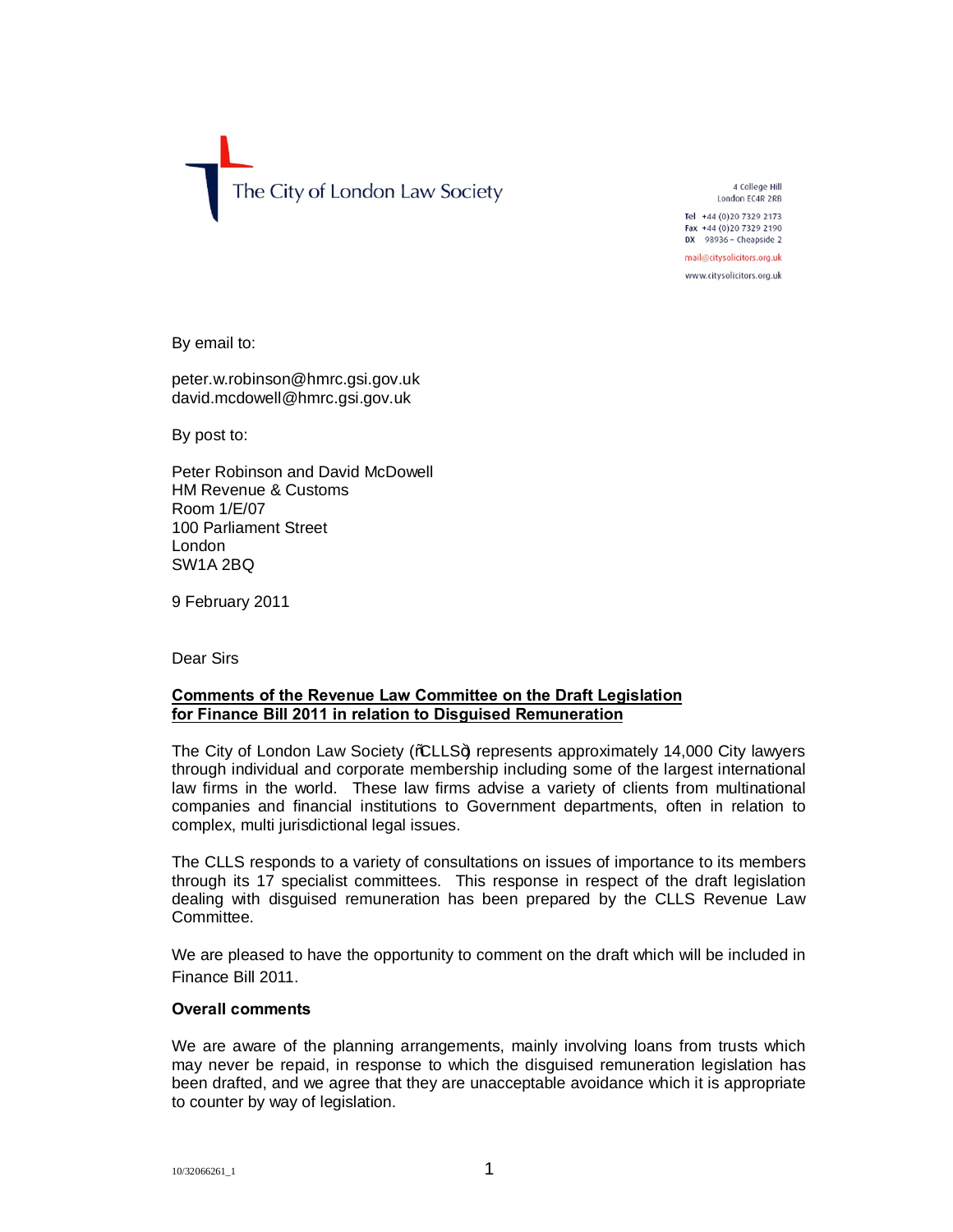However, our view is that the draft legislation is ill targeted and catches an extremely large number of arrangements which in our view are entirely legitimate, and which it is no part of the expressed policy behind the rules to affect. The notes accompanying the draft legislation indicate an intention to target a relatively narrow range of unacceptable planning, but the legislation itself casts its net much wider. Furthermore, the legislation, apparently by design, imposes a particularly penal regime on the arrangements to which it applies, which in our view makes it all the more critical that it be accurately targeted.

We understand that a policy decision has been taken that attacking the offensive arrangements using a targeted anti-avoidance rule ("TAAR") would not be appropriate given the risk that variations of the existing planning might emerge rendering the rule ineffective. However, given the widespread problems with the draft legislation, which is of course in part expressed to be in force from the date of announcement, a far better approach would have been to announce a narrow TAAR taking immediate effect on a temporary basis while broader provisions were put out to consultation.

Even if this approach was adopted, we do not believe that the broader provisions should take the form of those proposed. We believe that the right approach to drafting this regime is to identify the mischiefs and target them, not to draft to catch everything and then apply exclusions. Particularly where the regime is designed to be penal we consider it critical to ensure that no unintended targets are caught within it.

If this approach is impossible and it is decided to continue with legislation in something of the shape of the draft, we fear that the defects in the draft legislation are so profound that it may be impossible to remedy them properly in time for the 2011 Finance Bill process. Our recommendation would therefore be that the most appropriate course would be to replace the draft legislation with a TAAR in the short term (which need not include a tax avoidance motive test if it was sufficiently well-drawn), with a view to enacting the full regime, after appropriate consultation and adjustment, as part of Finance Bill 2012. This approach would be similar to that adopted in relation to the anti-avoidance measures recently introduced in relation to disguised interest, where it appeared to work well.

The introduction of this draft legislation, in part with immediate effect, has created immense uncertainty and confusion for business at a very sensitive time economically. The fact that the scope of the draft legislation so greatly exceeds its stated purpose has made it impossible for advisers even to be confident as to the policy objectives behind it.

Back in June, to widespread acclaim, the Government stated in its consultation document: "Tax Policy Making – A New Approach" that it wanted to "restore the tax system's reputation for stability", and that it was "committed to providing clarity and certainty on the future direction of tax policy". On any measure this draft legislation has achieved the opposite of these objectives, with consequent significant damage to the credibility of the new policy making process. The fact that it was introduced as a revenue protection measure should not be seen as a legitimate excuse for creating uncertainty on this scale.

The remainder of this response will first address some points of concern of application to the regime as a whole, and will then identify a series of innocent circumstances which in our view are either clearly, or highly arguably, within the draft rules. We believe that once the legislation is in its final form, it must be clear from the law – without the need to rely on guidance – that these circumstances are outside the scope of the rules. As discussed above, our preference would be for this to be achieved by approaching the drafting differently and seeking to define only what should be caught, rather than having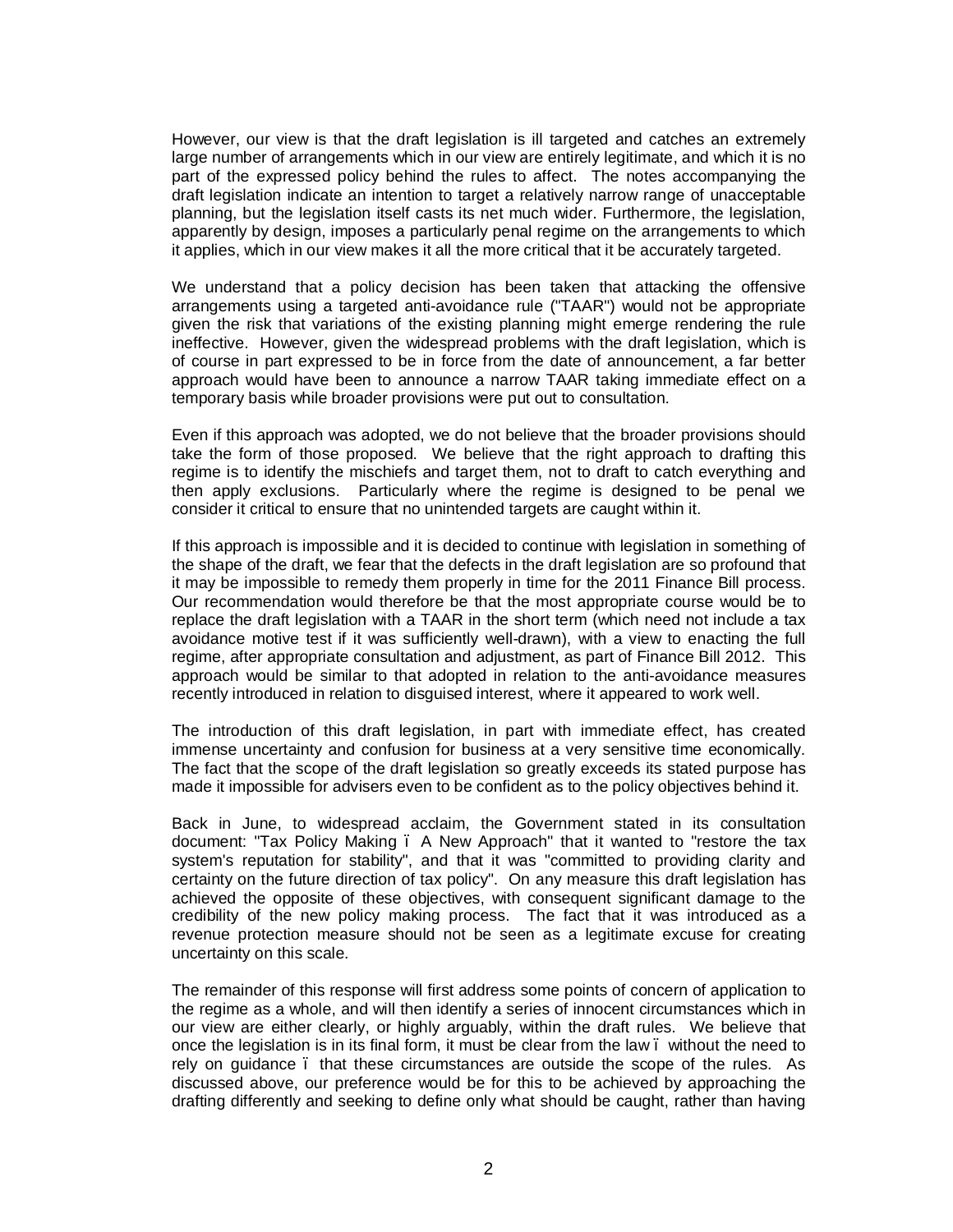very broad provisions which are then reduced by exclusion. However, our points may be applied equally validly either way.

We have not at this stage produced amended drafting due to the extent of the issues we have at a policy level, but would be happy to assist with this process once the policy is better formulated.

# **Particular points of concern**

# *Non-repayment of tax when benefit not received*

The key feature of the legislation is to accelerate the point of charge to the point where an asset is made available to the benefit of an employee rather than when a legal right to the asset arises. We agree that a charge on this basis is necessary to counter structures where loans are advanced which are in practice unlikely to be repaid, with a view to providing employees with the benefit of cash without triggering a taxable event.

However, the legislation contains no provision for a refund of the tax paid in the event that the loan in question is in fact repaid, or, in relation to the earmarking rules, if after being earmarked it becomes clear that a sum will not be payable to a particular individual. We understand that this was a conscious policy decision designed to make the regime penal in nature.

We would urge a rethink of policy on this point. As a matter of principle this seems profoundly unfair. Clearly it would be necessary on reversing any employment tax charge for any deduction claimed by the employer in respect of the provision of the benefit to be reversed as well, but this appears to us to be a relatively simple adjustment which would lead to a greatly improved overall result. The refund of tax should also apply to any charge under s.222 ITEPA associated with the provision of the benefit (or a charge on a cash bonus paid to fund the PAYE and NIC): as we note below, such a charge will almost inevitably arise in the cases of innocent loans.

Here we would emphasise again the ill targeted nature of the legislation. The importance of this concern will reduce greatly if the rules are targeted narrowly on obviously offensive schemes, but as drawn a large number of entirely innocent arrangements would be drawn into these penal rules. This cannot be appropriate.

We would also note the extremely high effective rates which these provisions inevitably produce in an innocent situation. Where an employee is made a loan for legitimate reasons, he generally needs a certain amount of cash in his hands (since the loan will be being advanced to fund a specific cost such as perhaps the cost of a season ticket or an overseas tax bill in respect of which a claim for treaty relief is being processed). Under the new rules this will give rise not just to a PAYE liability on the amount of the loan, but also, inevitably, to a charge under s.222 ITEPA or a need for a taxable bonus purely to fund the tax (since by definition as the employee needs the full cash amount he will not be in a position to fund the PAYE himself). In practice the bonus route is far likelier, as otherwise the tax arising under s.222 will reduce the cash amount needing to be retained by the employee.

As a result, assuming that a cash bonus is paid to fund the PAYE, in order to advance a loan of £100 to an employee, a company will need to account for total tax of £25, £66.67 or £100 (ignoring NIC) depending on the applicable rate of income tax which the employee pays.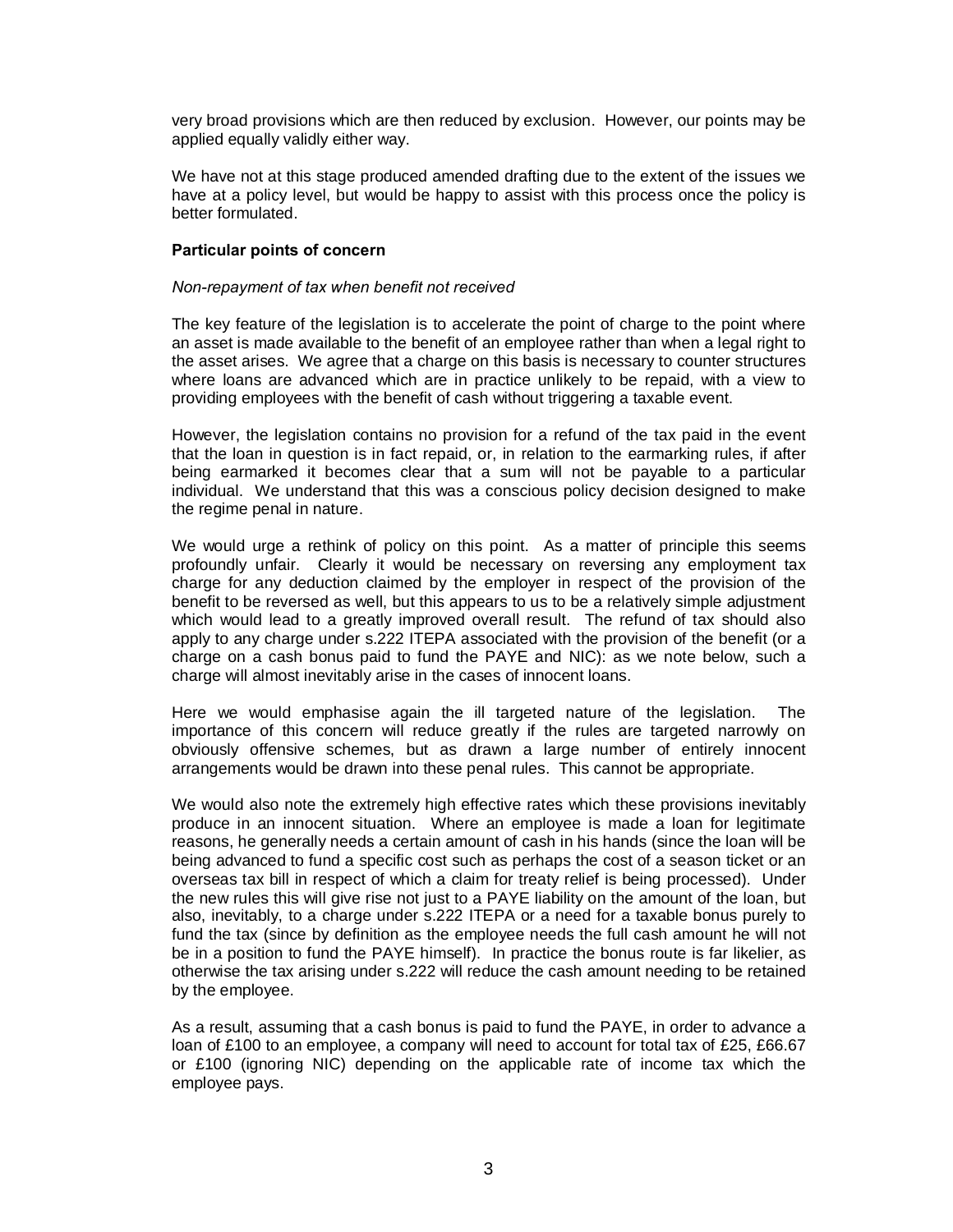Additionally, any benefit in kind charge in respect of sub-market rate interest is not disapplied even though the rules are taxing the loan as an outright payment at the time of advance. This too seems logically inconsistent and unduly penal.

So, as drawn, the making of a loan to an employee for entirely legitimate purposes, where the loan is fully intended to be and in fact is repaid, will trigger a tax charge on a grossed up basis which is non-refundable even though the loan is repaid and so it transpires that the employee has in fact received no benefit. This is arbitrary, unfair, and must be corrected.

The problem here is that where a loan is advanced in the targeted avoidance circumstances, it is quite reasonably treated as being equivalent to a gross bonus of the amount of the advance. An employer could then retain some of the advanced amounted, with the employee effectively using part of the loan to fund the PAYE. However where the loan is advanced to meet a specific cost in the legitimate circumstance, the rules, in practice, have to treat the amount advanced as equivalent to a net bonus of the amount of the loan. The rules therefore impose significantly greater tax costs on employers in innocent situations than in avoidance cases.

Furthermore, we are aware that in various discussions that have taken place between HMRC representatives and professional bodies, HMRC accepted that they were finding it hard to carve out loans which they admitted were inoffensive as a policy matter, without achieving the foremost objective of making the legislation avoider proof. If it is acknowledged that some legitimate arrangements will inevitably be caught, then the case for a special penal regime is surely irreparably damaged.

#### *Employment related securities*

As will be apparent from our examples below, a large number of the areas where the legislation applies inappropriately are connected with the acquisition, holding and disposal of employment related securities.

Our view is that any amounts received through the holding of employment related securities should be outside the scope of the new rules on the basis that there is a comprehensive code for the taxation of such returns in Chapter 7 of the Income Tax (Employment and Pensions) Act 2003.

If HMRC is, or becomes, aware of schemes which disguise remuneration as returns from employment related securities in order to secure tax advantages, these schemes should be addressed by a TAAR within Part 7 ITEPA.

We are aware that in other discussions HMRC have accepted that conventional acquisitions of securities for full value by employees should not be within the scope of the rules, but have expressed resistance to a full carve out for employment related securities on the basis that they are concerned in particular about some geared growth arrangements.

If this is the case, this is unacceptable policy creep and a very serious deviation from the Government's tax policy making process. Geared growth arrangements are no part of the expressed policy rationale behind this legislation, and of course the Government has postponed a consultation into this very area. The taxation of geared growth securities is a complex area which fully merits a proper review. However, attempting to address geared growth via this legislation is both disingenuous and contrary to the new policy making framework.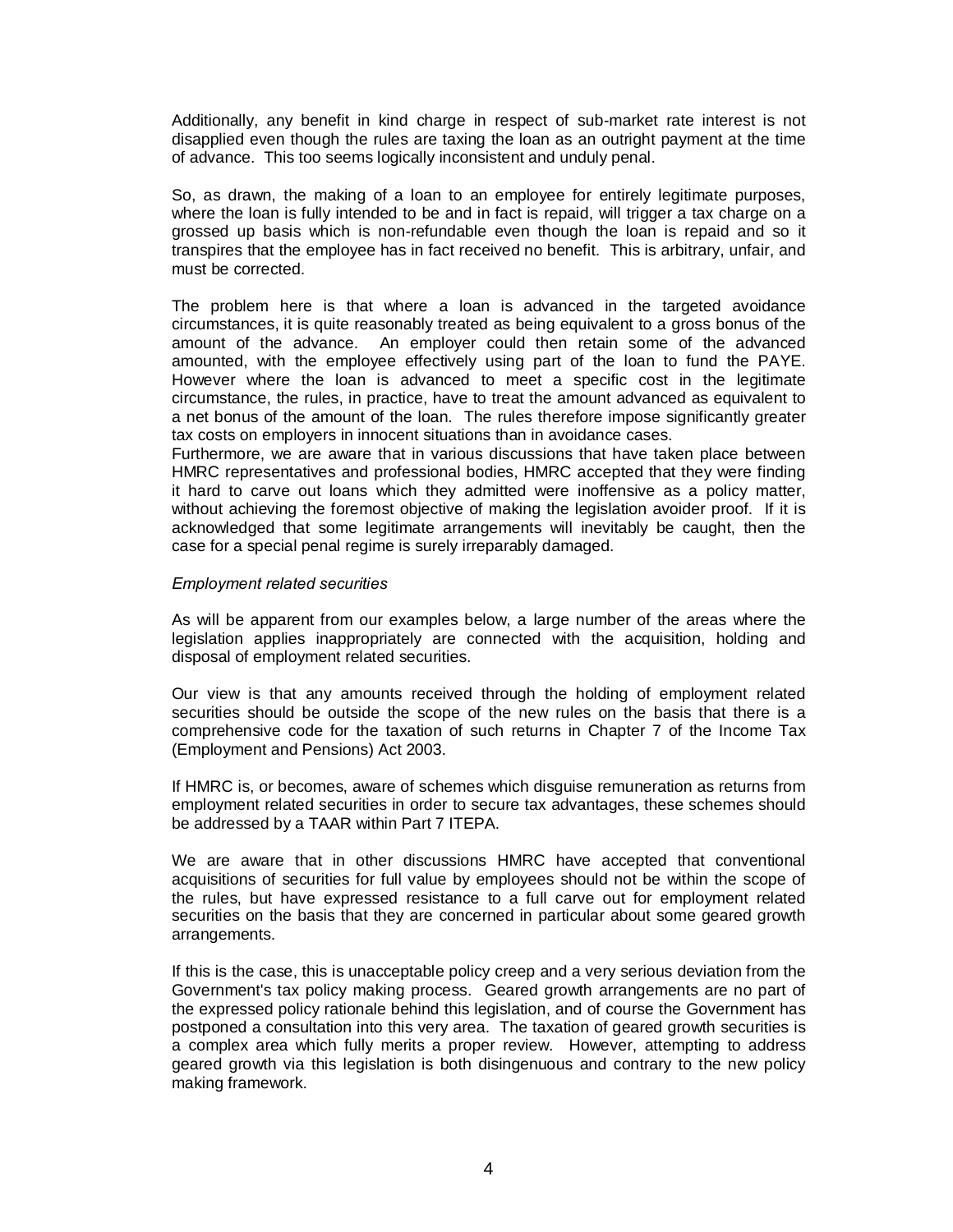We have also heard suggestions that such a carve out might be structured by excluding returns from shares in respect of which elections under s.431 ITEPA have been made. We do not think such a carve out would be adequate, mainly because it is unclear that it would be effective in relation to unrestricted securities in relation to which the making of an election would be meaningless. Additionally, many small businessmen starting up their own companies with pure equity funding are likely to be unaware of the possibility of making such elections (and would clearly have paid market value for their shares such that charges would not arise under ITEPA even absent such an election).

We would reiterate: the taxation of returns from employment related securities is an area with a highly evolved and largely effective tax regime. The avoidance which has motivated the disguised remuneration rules is nothing to do with employment related securities. A full carve out for returns from such securities should be included.

#### *The Remuneration Code, and other legitimately deferred remuneration*

A particularly unfortunate feature of the draft legislation is that as a policy matter it appears to contradict the Remuneration Code being imposed on the financial sector by the Financial Services Authority in response to the financial crisis. This Code provides that in many cases remuneration must be deferred, and made subject to contingencies. The draft legislation would appear to tax such remuneration on initial allocation, and, as noted above, does not provide for any repayment of that tax if the remuneration is not eventually paid.

Remuneration subject to the Remuneration Code must in our view clearly be excluded from the new rules. However, we believe that this exclusion should go further so that all legitimately deferred remuneration is excluded, whether or not the relevant employers are within the scope of the Code. Deferring performance related remuneration until such point as the performance can be properly measured is surely something to be encouraged as a general matter, even in unregulated industries not subject to the Code. It seems perverse to design a tax system which will render remuneration practices which are encouraged (and, where the regulatory framework permits, required) by the Government prohibitively costly.

A similar grossing up problem arises in relation to earmarking to that described above in the case of loans. Again the problem is caused by the likely impracticality of deducting PAYE from an employee's basic salary at the point when the obligation to pay arises.

Earmarking must occur at the point when an employee is notified of a bonus, even on a contingent basis. However in practice it will not be commercially acceptable to deduct PAYE on the bonus from his pay at this point, since he will have received no actual benefit (it may not even be possible if, as will often be the case, the bonus is large relative to his monthly salary). So, as with the loan advance example, inevitably the employer will need to pay a bonus to enable the employee to fund the PAYE and prevent a charge under s.222 ITEPA arising. This bonus will of course itself be taxable.

So, if a bonus of £100 is earmarked, the employer will end up having to account for PAYE of £25, £66.67 or £100 on the combination of the earmarked amount and the bonus payment made to fund the PAYE (NIC is ignored in this example for simplicity, but would make the problem worse).

Eventually, if and when the bonus of £100 is paid, the employee will be expecting to receive it net of tax and the employer will presumably pay him £80, £60 or £50 depending on the applicable rate. No further tax is actually due from the employer at this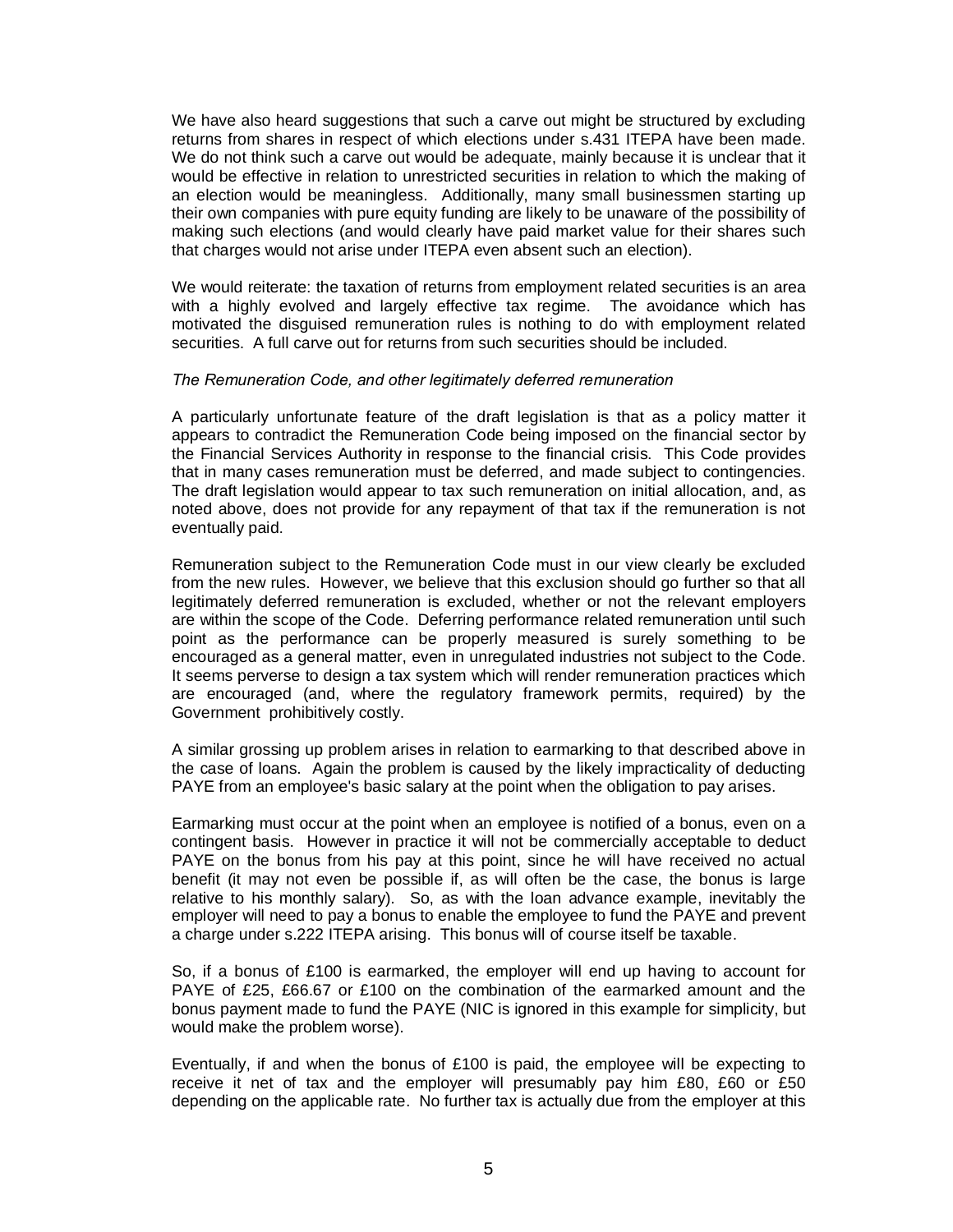point due to the no double counting rule in the new provisions. However, the employer has actually paid rather more tax than the amount that should be payable. In the case of the top rate taxpayer, in order to pay a net bonus of £50 the employer has had to pay PAYE of £100, double what the result should be if the system is working properly.

In a similar way to the above example relating to loans, the problem comes because the inability to collect PAYE from the employee at the time the charge arises effectively means the new rules treat the amount earmarked as if it was the net amount of the bonus eventually payable - when in fact it is the gross amount. The effective rate of tax on the bonus is therefore increased enormously.

Provisions enabling the refund of tax paid by reference to the amount eventually received by the employee would help, but they would be reasonably complex and would also need to enable the unravelling of any cash bonuses paid to fund the PAYE obligation arising on earmarking. Far better would be to define properly the offensive arrangements so innocent cases are excluded entirely.

We cannot see a solution to the problem of separating the enormous range of entirely legitimate deferred remuneration arrangements (both within and without the Remuneration Code) from avoidance structures that does not involve a tax avoidance motive test. However this separation must be achieved, as otherwise the new rules will operate to subject deferred remuneration to a prohibitive tax cost, which would be an extraordinary result given the general consensus that deferring bonuses until such point as performance can be accurately measured is to be encouraged.

#### *The definition of "relevant third person"*

Many of the worst practical problems created by the legislation could be mitigated with an improvement to the definition of "relevant third person" in s.554A(7)(1)(d). Employers are excluded from the definition, but members of employers' groups are not. Many legitimate arrangements involve the making of a loan by one group company to employees of another.

We appreciate that in amending this definition, provisions may be necessary to address the risk of entities that are in reality third parties being artificially grouped in order to take advantage of a wider exception from the "relevant third person" definition. However this could be easily achieved, and approaching the issue in this way rather than excluding employers alone would reduce some of the more anomalous results of the draft rules.

#### **Example cases to which the rules appear to apply, but in our view should not (by no means an exhaustive list)**

- car leasing arrangements for employees
- loans to employees to fund overseas tax liabilities which will be reclaimed via double tax treaties
- season ticket loans to employees
- cashless share option exercise mechanisms
- maternity leave loans (the many businesses which pay maternity pay in addition to the statutory minimum will generally structure that pay as a loan which is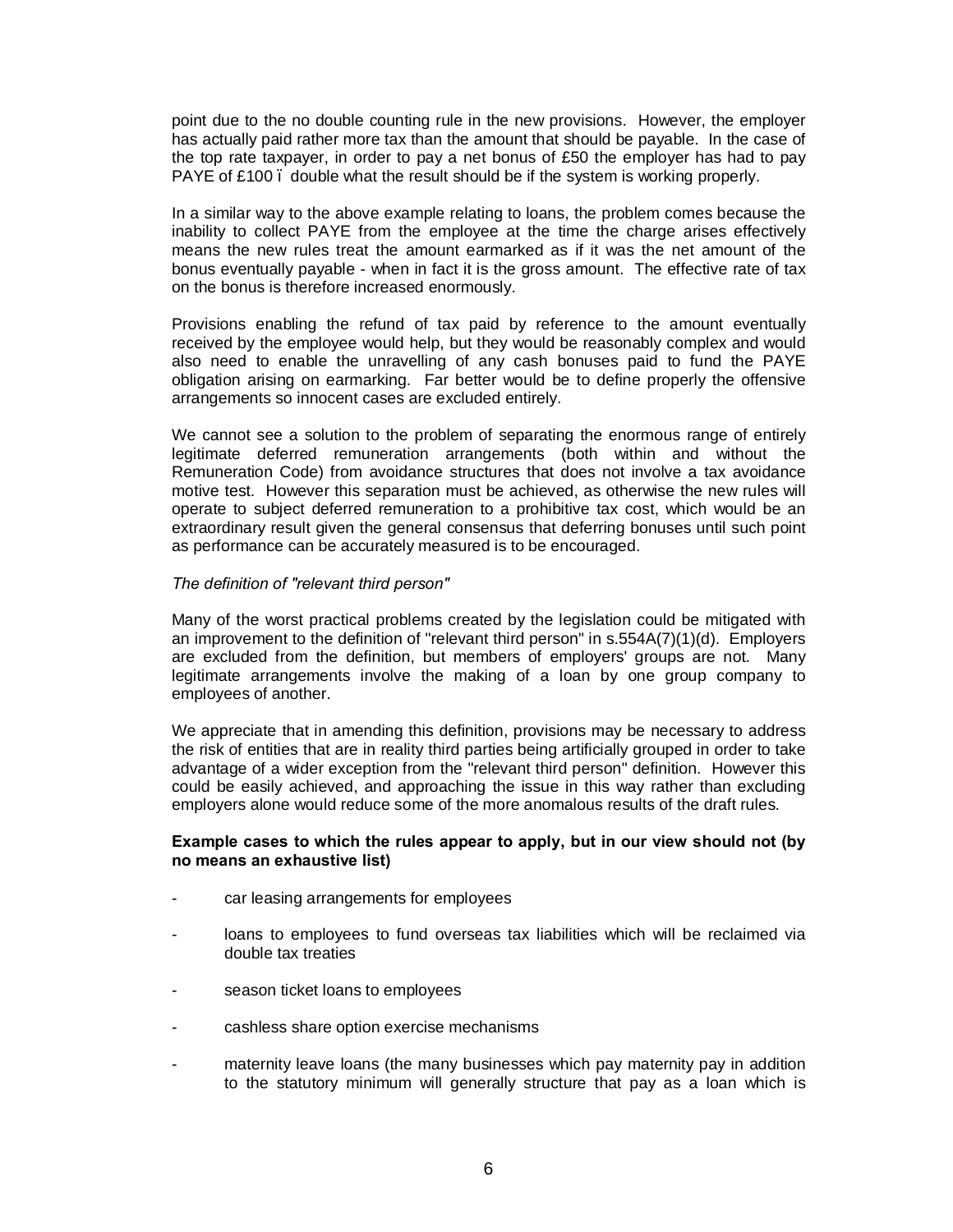repayable only if the employee does not return to work and/or remain in employment for a set period, and which is otherwise waived)

- subscriptions of shares by employees (the carve out in s.554O applies only to transfers of assets, which in our view would not include a subscription)
- dividends or interest paid on shares or loan notes held by employees working for a company other than the issuer of the securities
- sale proceeds of shares (especially in the private equity context where an exit within a finite timescale is planned from the outset, so it is hard to be confident that the exit is not part of the arrangements under which the shares are acquired given the broad definitions involved)
- earnout payments on company sales (particularly where they are subject to continued employment), on the assumption that at some point prior to payment the buyer earmarks the necessary funds
- phantom share option schemes
- some carried interest arrangements, especially where new carry partners join after the fund in question is first set up

#### **Conclusion: key points**

This draft legislation is not fit for purpose and should be withdrawn and re-examined in totality. Its introduction has caused massive uncertainty in the business community and it is already damaging the economy at this delicate time. It has also greatly damaged trust in the Government's promised new approach to tax policy making.

The fear that targeted anti-avoidance rules may be sidestepped is no justification for introducing a penal regime which is acknowledged as likely to catch some innocent circumstances.

The legislation is particularly damaging because it impacts on such a wide range of businesses. Concerns are of course particularly acute in the private equity industry due to the potential impact on managers' equity stakes. However, great numbers of businesses of all shapes and sizes employ all their staff through group service companies for ease of administration (not least in relation to PAYE). Under these proposals, if any of these businesses lends one of their employees any amount for any purpose, penal tax charges will arise. (The service companies will not have the funds to advance the loans themselves, so will need to be funded by other group companies. This intra-group advance of funds will trigger the charge, even if the actual loan to the employee comes from the service company employer.)

Since we recognise the urgency of stopping the avoidance which has led to the publication of this legislation, we suggest a narrowly targeted anti-avoidance rule be introduced with immediate effect, aimed precisely at the loan- and trust-based avoidance structures in question. Consultation can then continue as to the best form of a broader regime.

In the longer term a targeted anti-avoidance rule with a tax avoidance motive test and a clearance must be the best solution in areas such as this where avoidance may be structured in difficult ways and so is difficult to define without collateral damage. We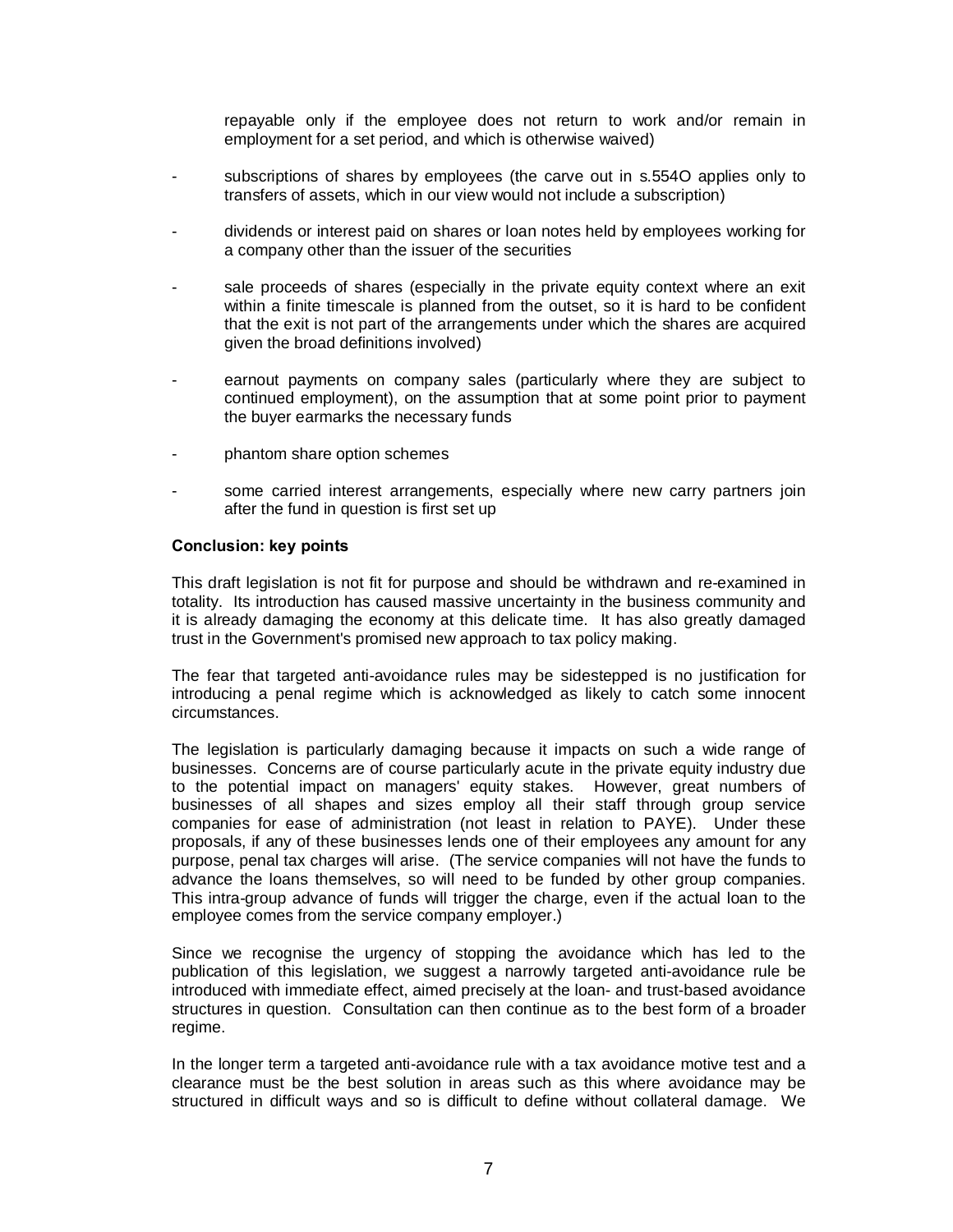recognise that there are resourcing implications to this. However, we submit that these resources must be found if Britain is to be seen as "open for business" as the Government apparently desires.

Yours faithfully

**Bradley Phillips Chair City of London Law Society Revenue Law Committee**